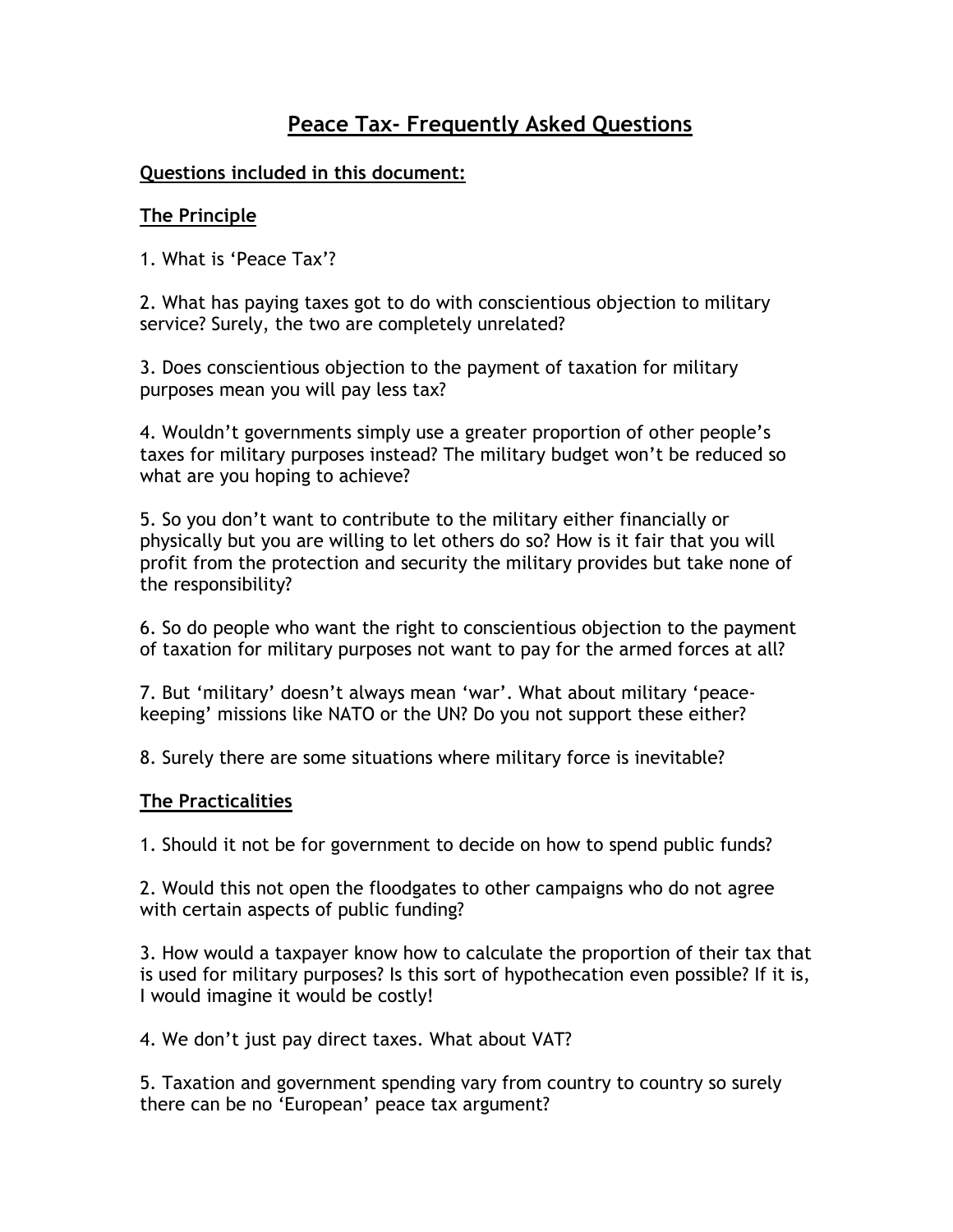## Other Questions

- 1. If the military is not effective in bringing about peace then why do NATO and the UN continue to send in military troops to stabilise conflict regions? Surely they would have noticed by now if this tactic is either useless or serves only to worsen the situation?
- 2. Once you get to the stage where a military response seems to be the only remaining course of action, how useful is it to then say 'well you should have done x, y and z'? For example, if another World War threatened or another Kosovo presented itself, how moral is it to refuse to support the military on the grounds that this could have been prevented? Surely at this point you would have to support war?
- 3. What do you mean by 'conscience'?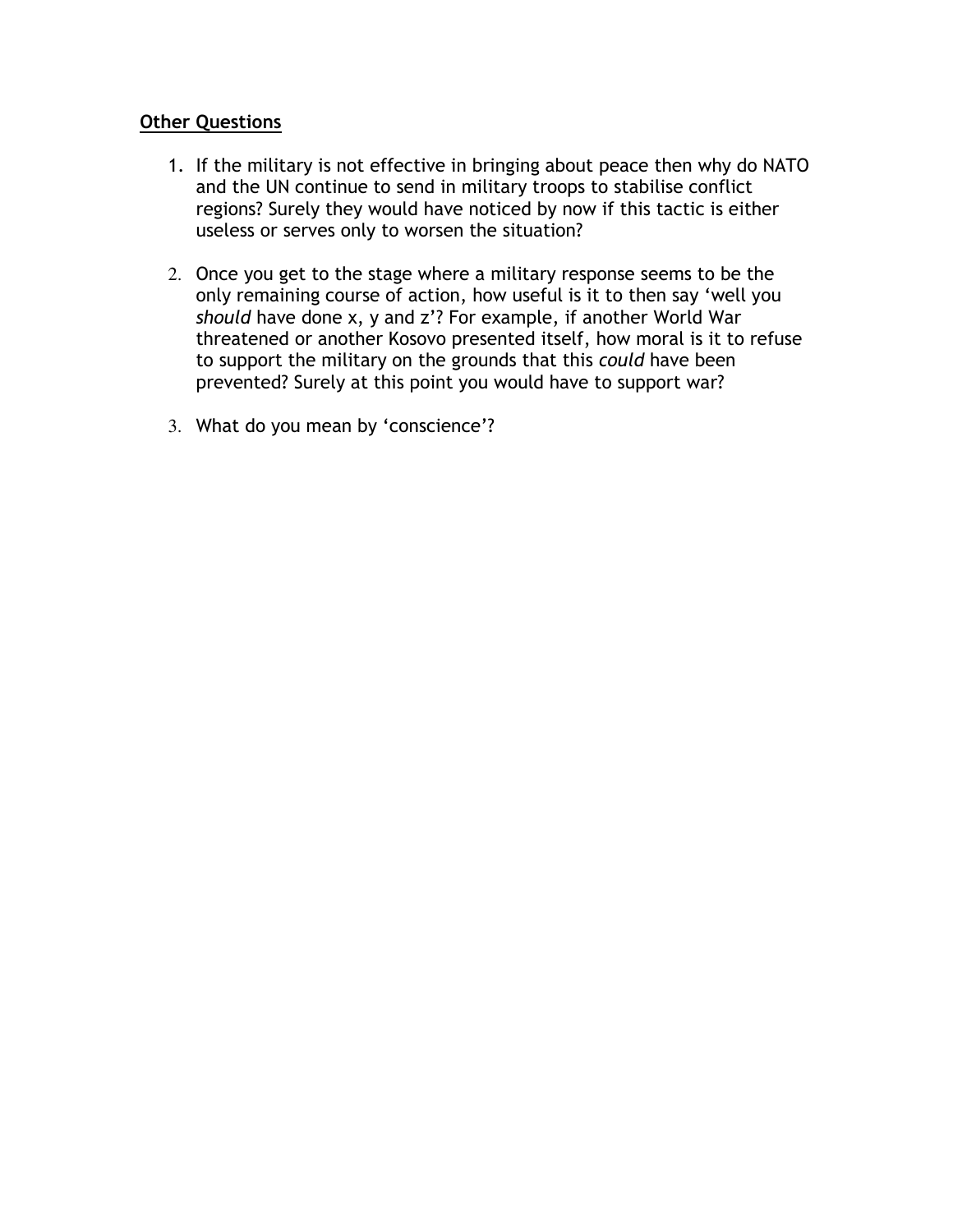# The Principle

## 1. What is 'Peace Tax'?

 $\overline{a}$ 

Peace Tax is for the tax system what alternative service is to conscription; i.e. it is the idea that conscientious objectors should be able to redirect the funds that would otherwise have been directed to the military budget towards a special 'Peace Tax fund' which would be spent on non-military activities. The aim is not to dictate what the money is spent on but rather what it is not spent on; the military. Transparency of this fund is also essential to assure the taxpayer that their money is not being spent in a way they deem to be contrary to their conscience.

## 2. What has paying taxes got to do with conscientious objection to military service? Surely, the two are completely unrelated?

Peace Tax is based on the extension of the existing<sup>1</sup> human right to refuse military service. Paying tax to fund the military budget is just another method of military conscription: we are forced to support the military financially although it is accepted that being forced to do so physically could seriously violate one's freedom of conscience. Furthermore, legally speaking, if you paid someone to go and kill another person, you would be as guilty of murder as the perpetrator. We would argue that serving financially is no less problematic for our consciences than serving physically. What is more, the actual value (in monetary terms) of the contribution we make in the form of taxes over a lifetime clearly far exceeds the contribution an average conscript would make during a period of service ranging from 6 to 26 months, particularly when that service is undertaken during a period when forces are not put into harm's way.

For more information on this argument, please see QCEA Briefing Paper 3 entitled: The Logic of Extending the Right to Conscientious Objection to Taxation.

#### 3. Does conscientious objection to the payment of taxation for military purposes mean you will pay less tax?

No. Our campaign respects the right of governments to levy taxes on the basis of democratic decision making on all citizens in an equitable way.

 $1$  Although Article 9 of the European Convention on Human Rights (which guarantees the right of freedom of thought, conscience and religion) does not specifically mention military service, the Parliamentary Assembly at the Council of Europe adopted Resolution 337 in 1967 which clearly states that the right to Conscientious Objection to military service is a fundamental aspect of this right.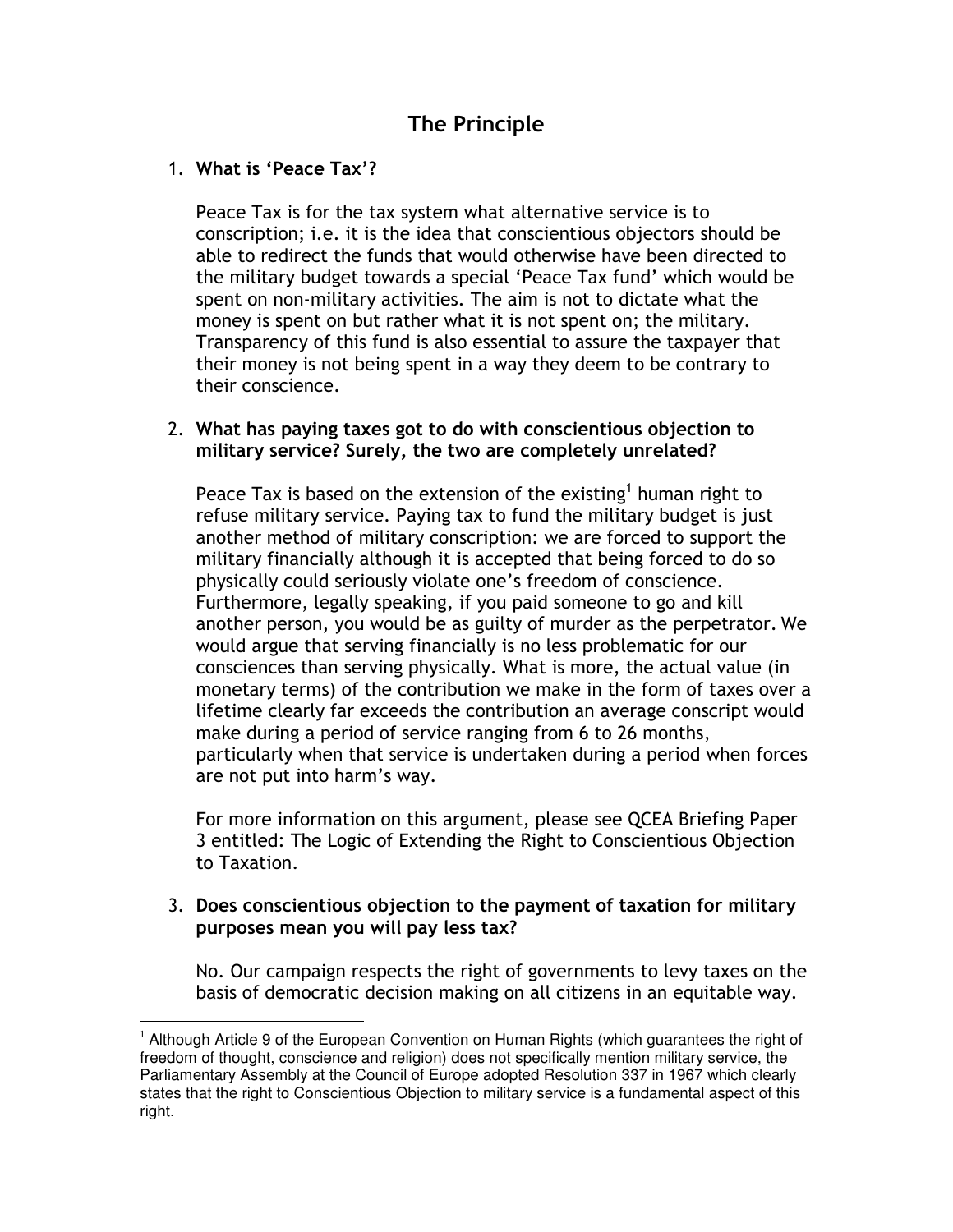Our campaign argues that the taxes we pay should not be used for military purposes because we have, for reasons of conscience or profound conviction arising from religious, ethical, moral, humanitarian, philosophical or similar motives, an objection to participating in military activity. In other words, for reasons of conscience or profound conviction we are unable to be complicit in military activities because implicit in such activities is the taking of life.

#### 4. Wouldn't governments simply use a greater proportion of other people's taxes for military purposes instead? The military budget won't be reduced so what are you hoping to achieve?

That is possible. Governments must decide what they do about that question. Similarly, governments recruit conscripts in the numbers required from among the population willing to serve in the military. However, by making the right to conscientious objection (both to military service and to payment of taxation for military purposes) available and accessible, those citizens who wish to exercise this right can do so. In practice, over time, numbers of objectors will increase and in that way a message will be sent to government on how citizens view military activity. Applying the established principle of conscientious objection to the area of military taxation will not abolish the military. It allows citizens who have, for reasons of conscience or profound conviction arising from religious, ethical, moral, humanitarian, philosophical or similar motives, an objection to participating in military activity to do so effectively.

5. So you don't want to contribute to the military either financially or physically but you are willing to let others do so? How is it fair that you will profit from the protection and security the military provides but take none of the responsibility?

We would not ask others to do what we are unable to do for ourselves. We do not view the military as protection but as a threat. Ideally, we would rather there was no military and we would certainly not agree that we will be 'profiting' from our country's military activities. Indeed, many economists argue that prolonged and massive military spending has adverse rather than positive effects on the economy and on society.

#### 6. So do people who want the right to conscientious objection to the payment of taxation for military purposes not want to pay for the armed forces at all?

This is not a right we want, rather it is a right we would argue we already have for which we seek formal/legal recognition! The truth is we cannot pay for the armed forces. In the same way in which we say that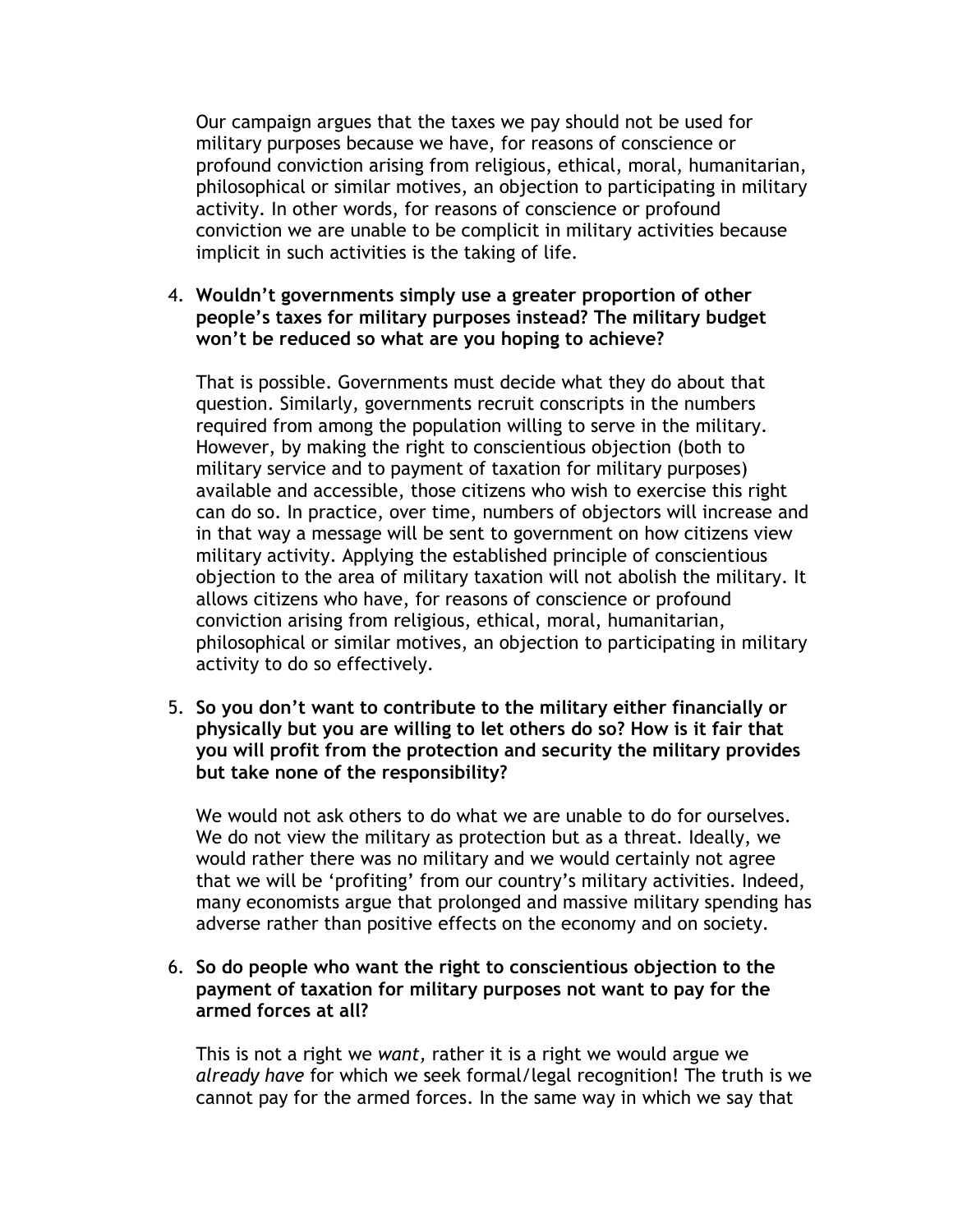we cannot serve in the armed forces because our conscience will not allow us to be complicit in activities which involve or are geared to the legalised taking of life, we cannot in all conscience pay for such activities. It could be argued that taxation is conscription in a situation where the technology of war requires money rather than conscripted soldiers to function.

#### 7. But 'military' doesn't always mean 'war'. What about military 'peacekeeping' missions like NATO or the UN? Do you not support these either?

Conscientious objectors find it impossible to support a military force whose training, organisation and equipment is for fighting wars. We believe that humanitarian purposes and peacemaking or peace-keeping would be better served by a civilian organisation recruited specifically for either activity. Those recruited and their training would be very different. Furthermore, we find the term 'military peace-keeping' a contradiction in terms: how can you be called a peacekeeper with a gun in your hand?

#### 8. Surely there are some situations where military force is inevitable?

It is true that there are some examples in history where it appears that military action was 'inevitable'. What we would argue, however, is that peace work can be done before the situation reaches the stage where military force seems inevitable. By redirecting our taxes to peacebuilding, conscientious objectors are aiming to ensure that conflict situations are handled appropriately before military action seems to be the only remaining option. Effective peace building should be an alternative to war and military violence, not an adjacent activity. The fact that so much money is directed towards the military by so many countries also means that the money for developing alternative, civilian resources for peacebuilding is not made available. In other words, when a situation arises that appears to require intervention, military intervention seems inevitable also because the alternatives have not been developed.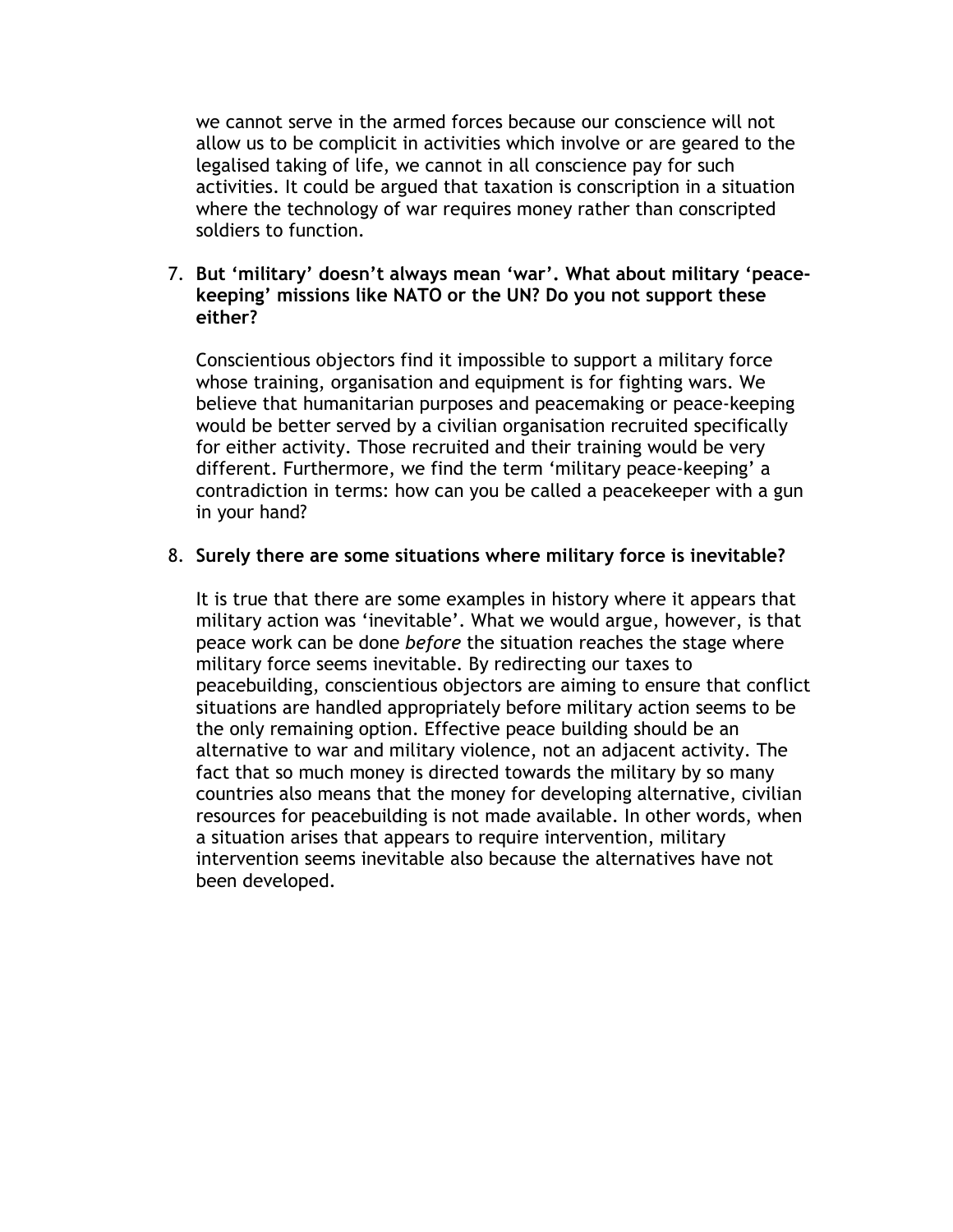# The Practicalities

### 1. Should it not be for government to decide on how to spend public funds?

Yes, to a point. We are not campaigning for the popular control of public funds through individual decision making generally. We would not wish to prescribe to governments how to spend the funds redirected to nonmilitary purposes beyond demanding that they be spent for just that; non- military purposes and that there are mechanisms in place that allow for transparency to prove that they have been spent in this way.

### 2. Would this not open the floodgates to other campaigns who do not agree with certain aspects of public funding?

We are arguing here that the conscientious objection to the payment for military activity is a matter of conscience or profound conviction arising from religious, ethical, moral, humanitarian, philosophical or similar motives. Furthermore, we are arguing that this is merely an extension of the existing right to conscientious objection to physical military service. Any other campaign would have to establish the application of similarly profound grounds for objections. There are perhaps other similar cases of tax payment against which certain groups may claim a conscientious objection but provision for each case should be granted or denied on its own merits. The purpose of this campaign is not to open the floodgates to other claims. That it might have this effect is not in itself a convincing argument that this claim, or indeed any other claim, is therefore legally and/or morally unjustifiable.

3. How would a taxpayer know how to calculate the proportion of their tax that is used for military purposes? Is this sort of hypothecation even possible? If it is, I would imagine it would be costly!

This is an important question in terms of the practicality of our proposal.

Hypothecation means that taxes are raised specifically for a particular purpose and only spent on that purpose. There are a number of examples where governments do use this approach, although not necessarily motivated by reasons of conscience. It is useful to list some of these examples to show that hypothecation is possible and is used by governments.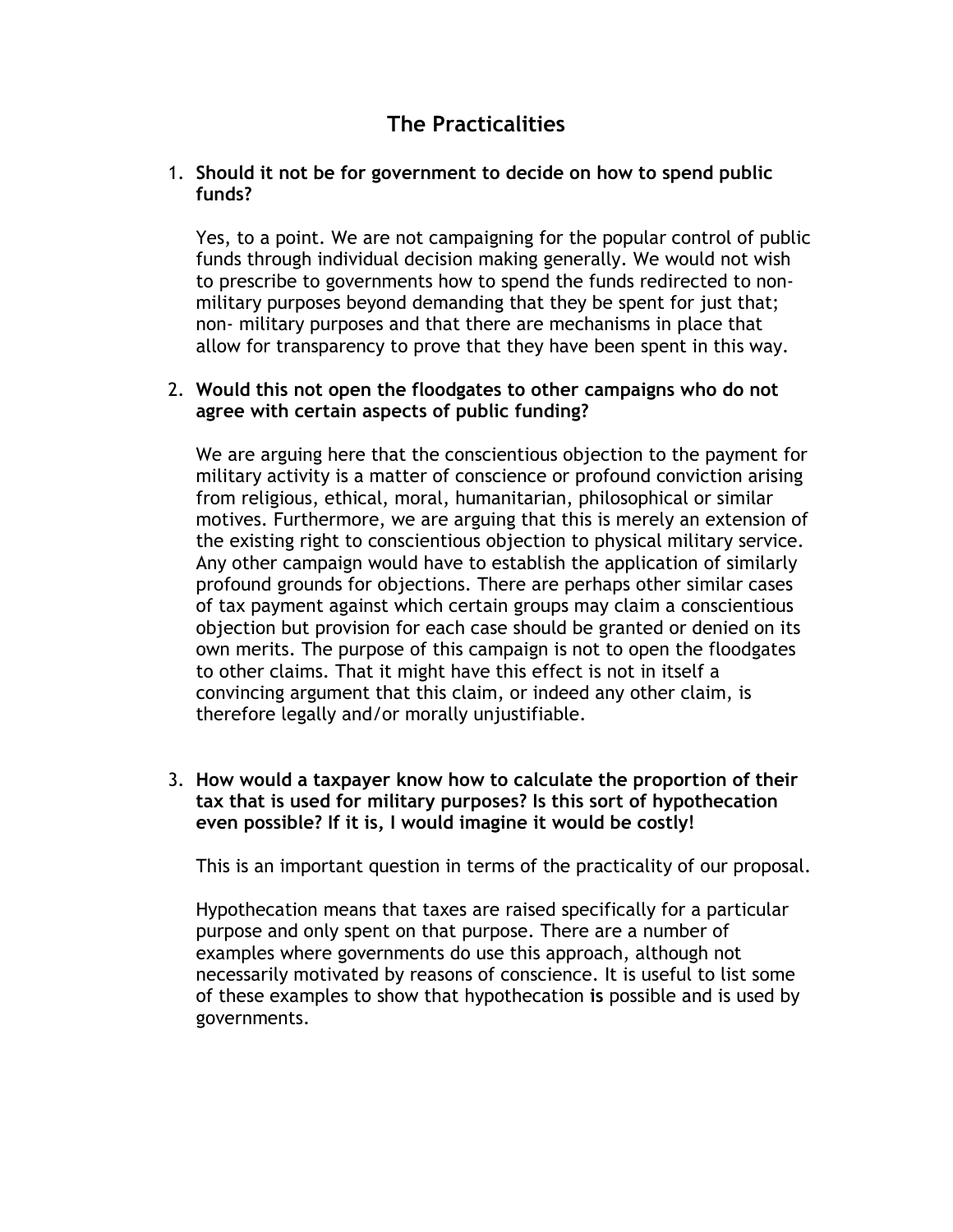FTV licences in 25 European, 5 Asian and 4 African countries<sup>2</sup> FRoad fund tax in the UK FNational Insurance Contributions in the UK F The Church Tax in Germany<sup>3</sup> (We will add other examples as we are made aware of them by readers) It is true therefore that it is possible to raise money specifically for and spend it solely on peacebuilding.

Withholding or *not* paying x amount of tax towards military spending, however, is more complex because there is no hypothecation for taxation for military purposes, i.e. no specific military fund. It is true therefore that this would be more difficult to calculate and would require an administrative cost but when weighed against the cost of acting against our consciences, those costs would appear to us to be justified. The administration of conscientious objection to military service also costs money; no one is arguing that this is a reason for removing this right from people.

#### 4. We don't just pay direct taxes. What about VAT?

Again, this is a relevant and important question but it is perhaps better addressed once this initial stage of and principle behind the Peace Tax campaign has been formally recognised. The details of how this could be applied in each member state of the Council of Europe needs to be addressed once the application of this established principle has been agreed. There are ways in which indirect taxes could be covered.

- $\circ$  One way would be to agree that all military expenditure is only funded from revenues which come from direct taxation.
- o Another would be to assess on the basis of average income and the amount of VAT and other indirect taxes a citizen is likely to pay in addition to direct taxes and to apply a calculated higher rate of redirection to direct taxation based on that calculation.
- $\circ$  A third option would be to redirect all direct taxes paid by a conscientious objector to non-military purposes.

In short, there are ways of dealing with the issue. But the establishment of the principle comes first.

#### 5. Taxation and government spending vary from country to country so surely there can be no 'European' peace tax argument?

Africa: Ghana Mauritius Namibia South Africa

 $2$  Europe: Albania, Austria, Belgium (Walloon region), Bosnia and Herzegovina Croatia Cyprus Czech Republic Denmark Finland France Germany Greece Iceland Ireland Italy Macedonia Malta Norway Poland Romania Slovakia Slovenia Sweden Switzerland United Kingdom Asia: Israel Japan Republic of Korea Pakistan Singapore

<sup>(</sup>Source: http://en.wikipedia.org/wiki/Television\_licence#Opinions\_of\_television\_licensing\_systems)

 $3$  Please note that although German Church tax is collected by the State it is not a State tax. It is mentioned only to show that the government can hypothecate funds in the collection of this tax.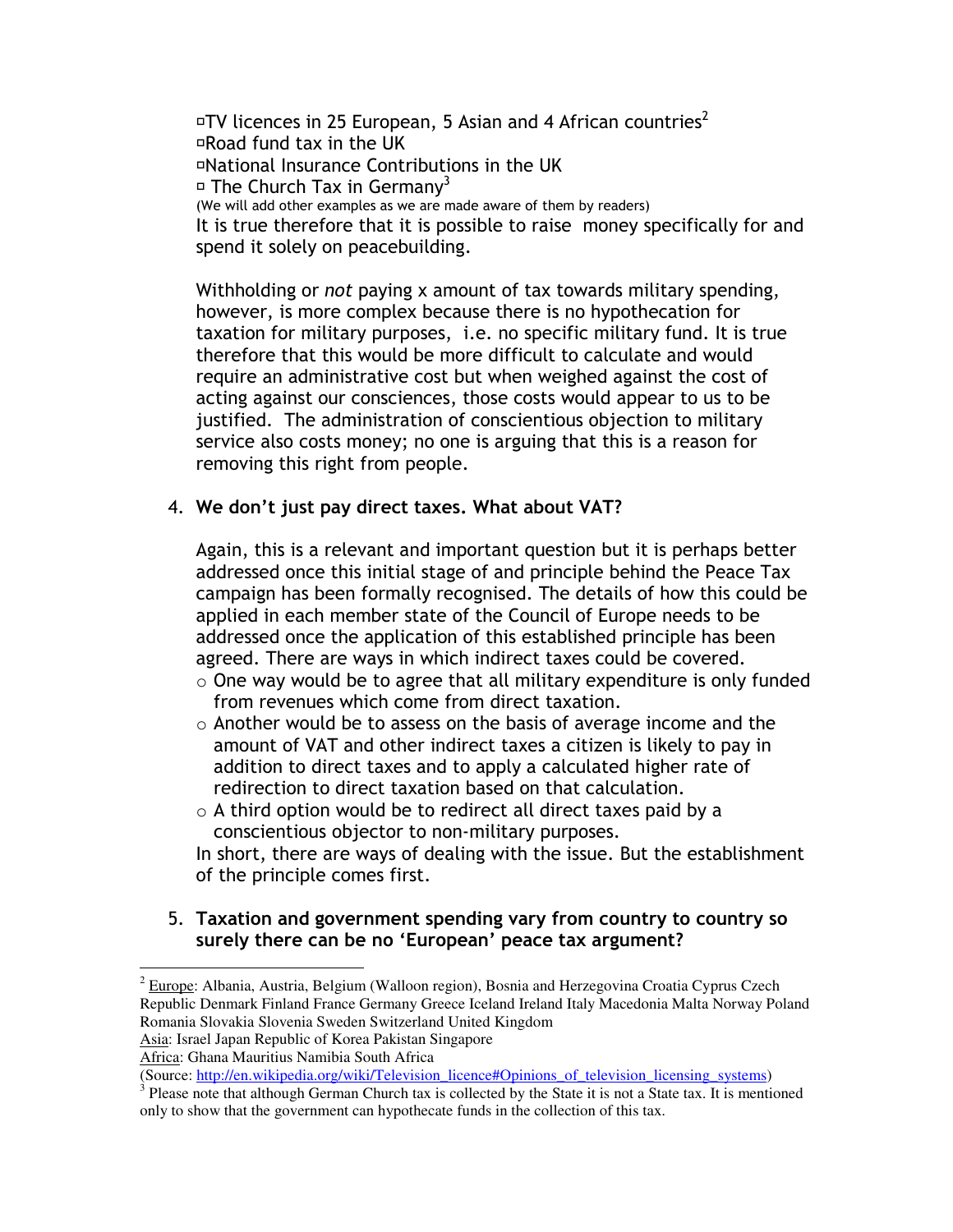It is true that taxation and military budgets are different for each European country but the principle is the same! There is growing support throughout Europe, the Americas and beyond for Peace Tax, many with legal cases currently going through the courts. This is not a movement limited to the odd few. Support for Peace Tax is growing and with the court case of the Peace Tax Seven in the UK on its way to the European Court of Human Rights, public awareness of this issue will soon hopefully be growing too!...

## Other Questions

1. If the military is not effective in bringing about peace then why do NATO and the UN continue to send in military troops to stabilise conflict regions? Surely they would have noticed by now if this tactic is either useless or serves only to worsen the situation?

"…greater military intervention by the international community should not automatically be equated with rapid and durable solutions…once the United Nations intervenes militarily in a humanitarian emergency, as in Somalia, its actions can all too easily become part of the problem…" (Save the Children, 1994<sup>4</sup>)

It is useful to note that not everyone agrees (as shown by the quote above) that military intervention always yields the most positive results. Mahatma Gandhi famously said:

"I object to violence because when it appears to do good , the good is only temporary; the evil it does is permanent".

It is also worth noting that 'stabilising conflict' and 'bringing about peace' are not always the same thing. Stabilising conflict could be limited to simply trying to prevent the warring parties from killing each other whereas the bringing about of peace implies positive activity to resolve the dispute permanently.

However, it is not the purpose of this paper to evaluate the positive or negative results of military intervention because, first and foremost, irrespective of result, it is the military means which conscientious objectors reject. They would argue that real peace cannot be brought about by the military and that there are other possible non-violent approaches.

<sup>&</sup>lt;sup>4</sup> Slim, H, Military Humanism and the new Peacekeeping: an Agenda for Peace?, The Journal of Humanitarian Assistance, http://www.jha.ac/articles/a003.htm (Posted 3 June 2000)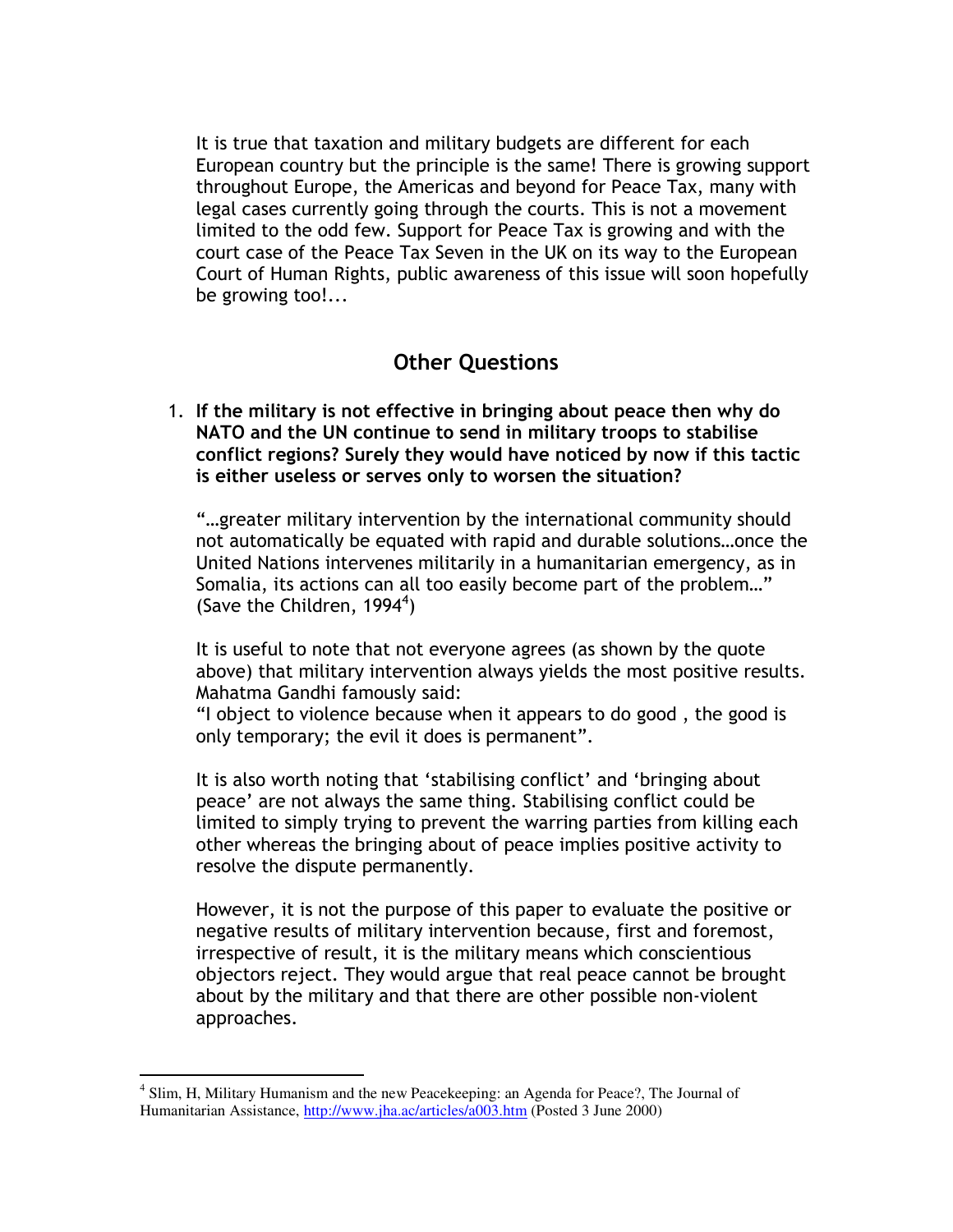It is interesting to note that in the UN document, 'An Agenda for Peace', the term Peace-keeping is defined as the following:

"the deployment of a United Nations presence in the field, hitherto with the consent of all the parties concerned, normally involving United Nations military and/or police personnel and frequently civilians as well. Peace-keeping is a technique that expands the possibilities for both the prevention of conflict and the making of peace."

There is a definite military flavour to this definition and some critics, such as E Regehr<sup>5</sup>, have argued that there has been an erosion of the principle of minimum force and that UN missions have become increasingly physically aggressive since the end of the Cold War. Conscientious objectors would argue that it is this military flavour and the employment of arms in these missions to which they object.

2. Once you get to the stage where a military response seems to be the only remaining course of action, how useful is it to then say 'well you should have done x, y and z'? For example, if another World War threatened or another Kosovo presented itself, how moral is it to refuse to support the military on the grounds that this could have been prevented? Surely at this point you would have to support war?

This is a fair point and 'we should have done this or that earlier' only goes so far. However, that is not to say that nothing can be achieved by reflecting on past action and refusing to support similar action in the future. By withholding tax for military purposes, conscientious objectors are making a personal decision to remove both physical and financial support for military activity. Of course, all people are free to change their minds but that is not an argument against the right to follow one's conscience as it leads one to act in the present. It would seem odd to say that conscientious objectors should have to support all war on the off-chance that there may be some unique type of war in the future which may be justifiable by some as the lesser of two evils. Others are total pacifists and cannot support war in any circumstance. The Peace Tax campaign is about the right to act on one's conscience whatever that may demand in difficult circumstances. "I honour those who, in loyalty to conscience, have gone out to fight $6"$ 

If attention is generally focused by society on preparing for military intervention and military responses to violent conflicts or crises, then there will never be a strong enough incentive to develop the alternatives and to do the things we should do when they need to be done to prevent

 $<sup>5</sup>$  Regehr, E (1993) The Future of Peacekeeping, in The Changing Face of Peacekeeping, ed; Morrison,</sup> Canadian Institute of Strategic Studies, Toronto

<sup>6</sup> Catchpole, Corder (Friends Ambulance Unit, WWI), Quaker Faith and Practice, 24.23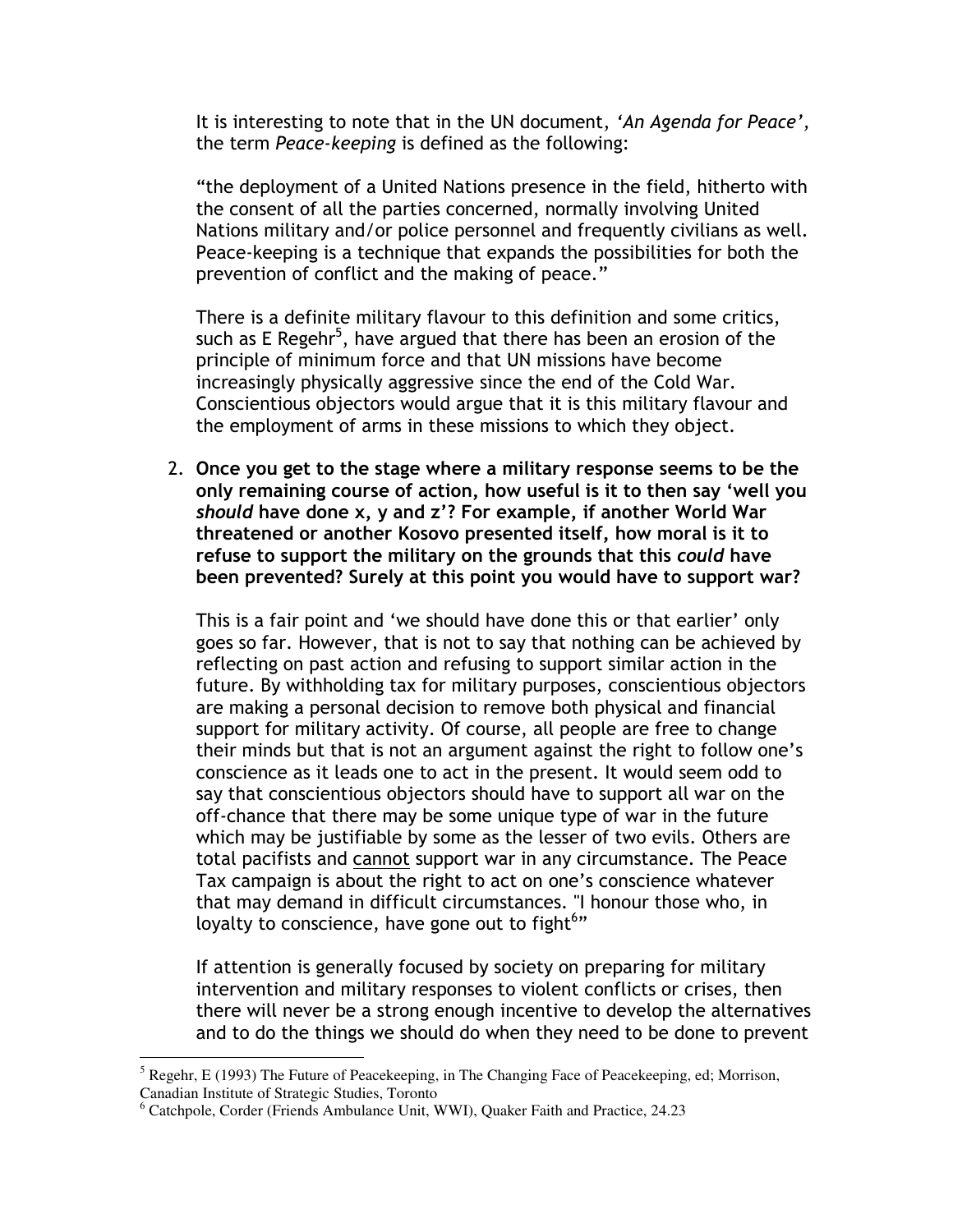conflicts becoming violent.

## 3. What do you mean by 'conscience'?

This is a difficult question to answer but an important one. If the word 'conscience' is used in legislation, one can be forgiven for thinking that at some point, surely some legal mind defined what they meant by the word? Unfortunately, you would be wrong. The complication is that the term has serious religious connotations as well as legal applications. There have of course been various attempts at a loose definition of conscience, both secular and religious. Some of these definitions are included below:

In Quaker Faith and Practice, having a conscience is described as, "[being] bound by [God's] just law in our hearts…if anything be commanded of us by the present authority, which is not according to equity, justice, and a good conscience towards God...we must in such cases obey God only and deny active obedience for conscience' sake"  $'$ 

Catholics might view conscience in a similar way. In Vatican II Gaudium et Spes, conscience is defined thus:

"In the depths of his conscience, man detects a law which he does not impose upon himself, but which holds him to obedience. Always summoning him to love good and avoid evil, the voice of conscience when necessary speaks to his heart: do this, shun that…"

This idea of conscience as the 'law of God' is common to many religions, faiths and ways of being. In Sikhism for example, Guru Nanak said that the Will of God is imbedded in the core of human conscience and in Islam there is a definite sense that "There should be no coercion in the matter of faith<sup>8</sup>." Hindus sometimes refer to conscience as "the knowing voice of the soul," antaryamin ("inner guide") or dharmabuddhi ("moral wisdom") and Buddhists interpret it as the essential wisdom of the Buddha dormant in every human creature.

From a secular viewpoint on the other hand, the Cambridge Advanced Learner's Dictionary defines conscience in terms of a feeling of guilt: "the part of you that judges the morality of your own actions and makes you feel guilty about bad things that you have done or things you feel responsible for."

Merriam Webster's Medical Dictionary<sup>9</sup> departs even further from the

 7 Burrough, Edward (1661), Quaker Faith and Practice, 23.86

<sup>8</sup> The Holy Qur'an, 2:256

<sup>9</sup> conscience. (n.d.). *Merriam-Webster's Medical Dictionary*, from Dictionary.com website: http://dictionary.reference.com/browse/conscience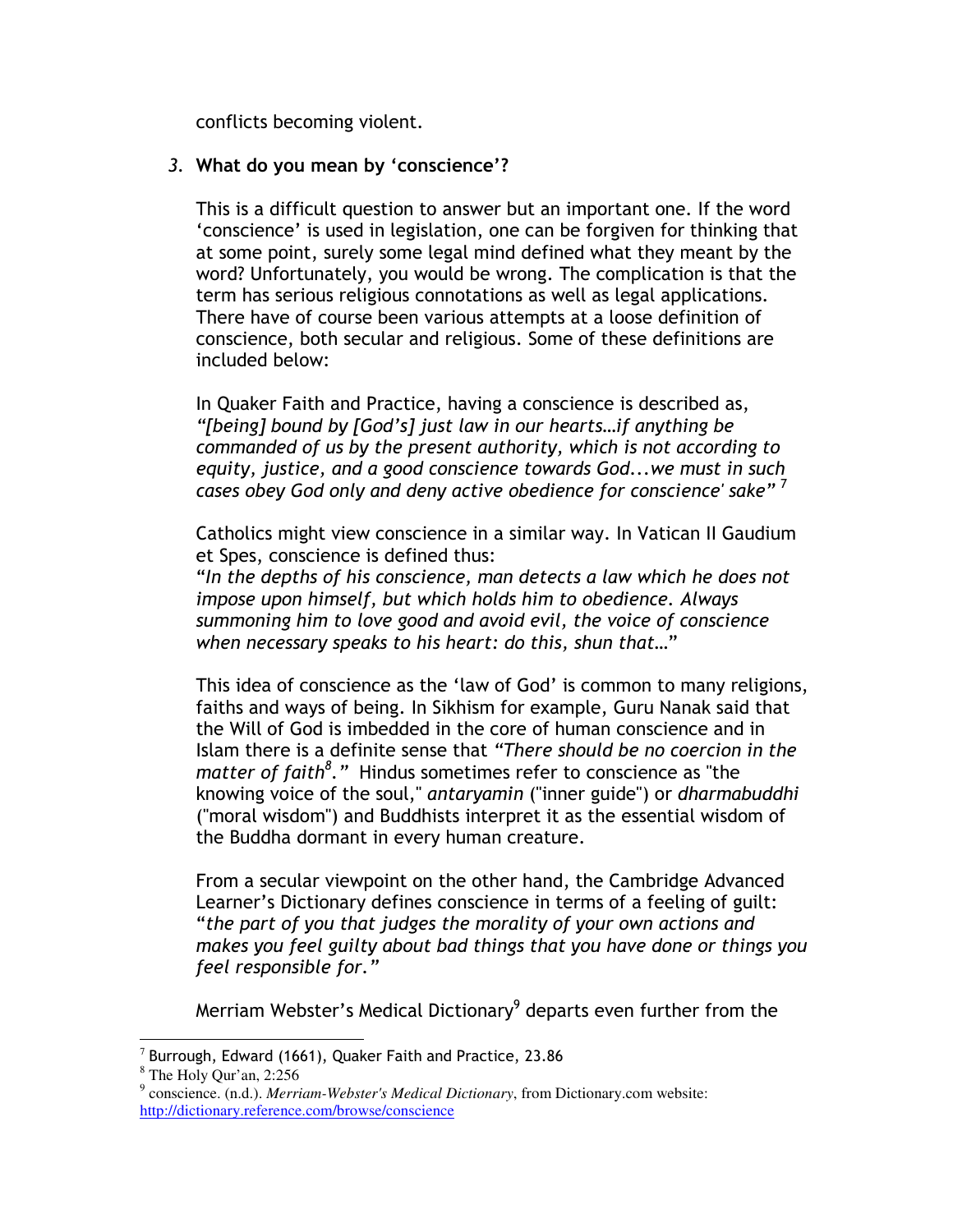idea of conscience as something of divine origin and defines it as: "the part of the superego in psychoanalysis that transmits commands and admonitions to the ego."

Legally speaking, implying that conscience is to somehow be 'of God,' implying sovereignty above the State, is problematic. Equally, as conscience is something defined by the individual, reflecting subjective concepts, this twofold complication could seem to pose multiple legal problems if there is no objective basis/definition for what conscience is. In her article, Individual Conscience and the Law, Laura Underkuffler<sup>10</sup> argues that there are two important ways to view conscience; as something *interposed between* the individual and the state or as something to be protected from the state. She argues that if the first sense is adopted then, although the diversity of individual beliefs might be lost, having an objective definition for conscience would result in no real 'loss to law.' However, if conscience is seen as something to be protected, then having an objective definition may well result in such a 'loss'. She explains that conscience is a very rare instance in the law where individual responsibility to define principles and adhere to them is recognized. She agrees that the notion of individually rather than objectively defined conscience is one of our few hopes and few protections against the possibility of governmental tyranny. She quotes Isaac Backus who said:

"The free exercises of private judgement, and the unalienable rights of conscience, are of too high a rank and dignity to be submitted to the decrees of councils".

So, it can be seen that when viewed from either a religious or a legal standpoint, conscience is not something that can be easily defined. The definitions offered here are hugely varying and often quite vague. However, it is generally understood that this is something of huge moral importance to the individual. Moreover, it is formally recognized: freedom of conscience is guaranteed in Article 9 of the European Convention of Human Rights and also in Article 18 of the Universal Declaration of Human Rights. It is recognized even without a formal definition. Indeed, as we have seen, some argue that it is actually better for law that there is no definition.

Historically, conscience has often been used as a basis for bringing about changes in the context of social values. Slavery is a good example of a case where a small group of people came together to campaign against a widely accepted and legal practice which they considered an affront to their consciences. Similar changes also took place with regards to

<sup>&</sup>lt;sup>10</sup> Underkuffler, Laura S, (1992) Individual Conscience and the Law, De Paul Law Review 42:93-99 (http://eprints.law.duke.edu/archive/00000997/01/42\_DePaul\_L.\_Rev.\_93\_(1992-1993).pdf)